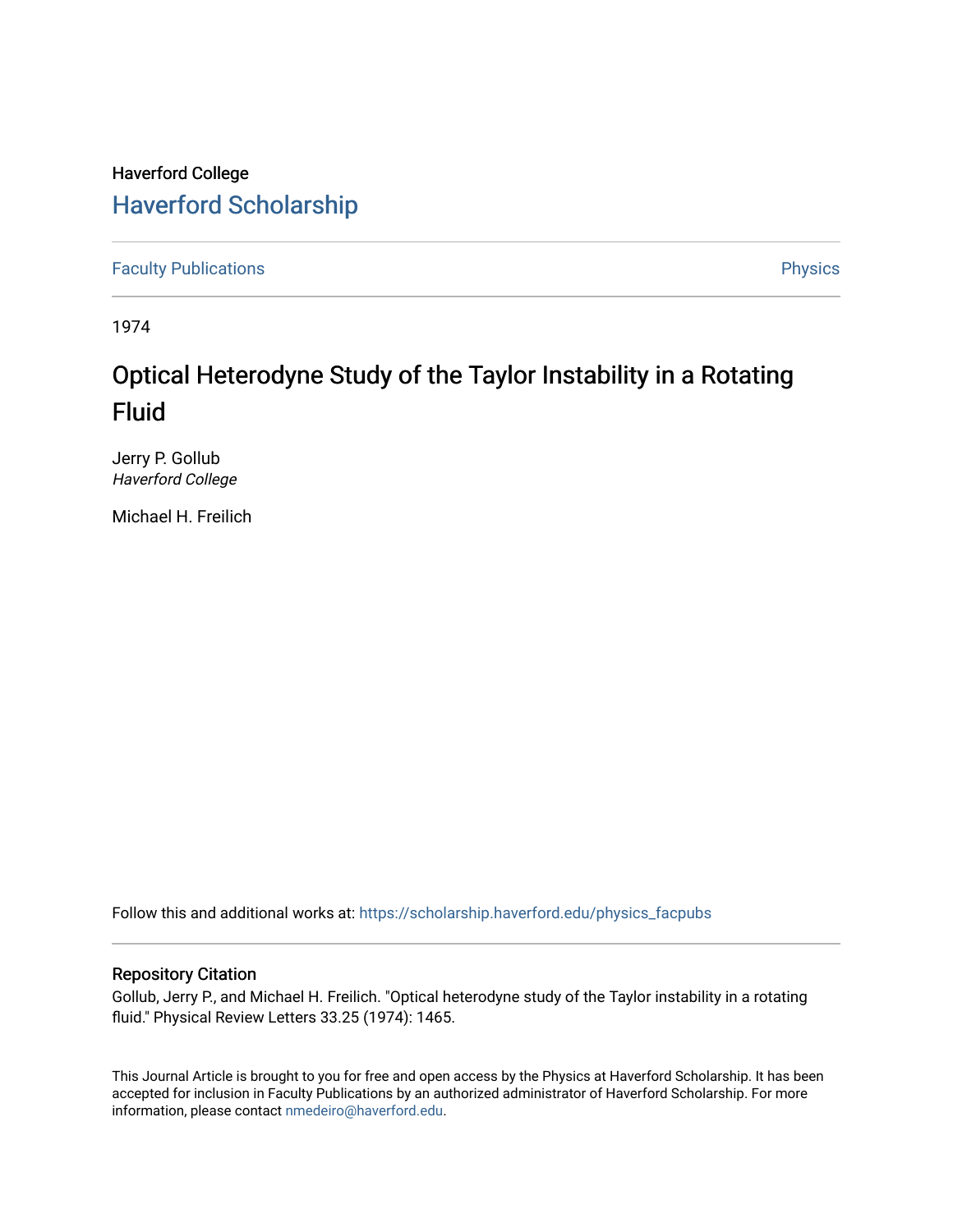# PHYSICAL REVIEW **LETTERS**

### VOLUME 33 16 DECEMBER 1974 NUMBER 25

#### Optical Heterodyne Study of the Taylor Instability in a Rotating Fluid\*

J. P. Gollub and Michael H. Freilich

Physics Department, Haverford College, Haverford, Pennsylvania 19041 (Received 16 September 1974; revised manuscript received 19 November 1974)

The Taylor instability in a rotating fluid confined between two cylinders has been investigated by light scattering. For rotation rates  $f$  asymptotically close to the critical rotatigated by light scattering. For rotation rates f asymptotically close to the critical rotation rate  $f_c$ , we find that the amplitude of the ordered flow varies as  $(f - f_c)^{0.50 \pm 0.03}$ . The axial structure of the ordered flow is sinusoidal near  $f_c$ , but harmonics become substantial for  $f-f_c$  large. The main features of the Landau approach to hydrodynamic instabilities are thus confirmed.

A number of recent papers<sup>1-6</sup> have discussed the behavior of fluids near hydrodynamic instabilities. One motivation for this work is the suggestive analogy between fluid instabilities and second-order phase transitions, both of which exhibit an order parameter that grows from zero in the neighborhood of a critical point. Another is the hope of understanding the transition to turbulence, which occurs by means of a succession of progressively more complicated instabilities. Most of the previous work has been concerned with the Rayleigh-Benard or convective instability. %e have performed an experimental study of the Taylor instability<sup>7</sup> in a rotating fluid, and find excellent agreement with the Landau picture<sup>8,9</sup> of hydrodynamic instabilities.

The Taylor instability occurs when a fluid is confined between an outer stationary cylinder and an inner rotating one. If the rotation rate  $f$  exceeds a critical value  $f_c$ , the radial pressur gradient and the viscous forces are not sufficient to provide the required centripetal acceleration of the fluid, and a new flow pattern perturbs the z-independent Couette flow. Superimposed on the original azimuthal flow  $V_{\theta}(r)$ , there is now (Fig. 1) a toroidal roll pattern much like that of the Rayleigh-Benard instability. Near  $f_c$ , the velocity components  $V_r$  and  $V_s$  are of course quite



FIG. 1. (a) Side view of the cylindrical apparatus and light paths. The flow pattern shown schematically is actually superimposed on a much faster azimuthal flow perpendicular to the page. The axis of the rotating cylinder is along the  $z$  direction. (b) Top view showing the method used to mix the scattered and reference beams. Each arm is 80 cm long.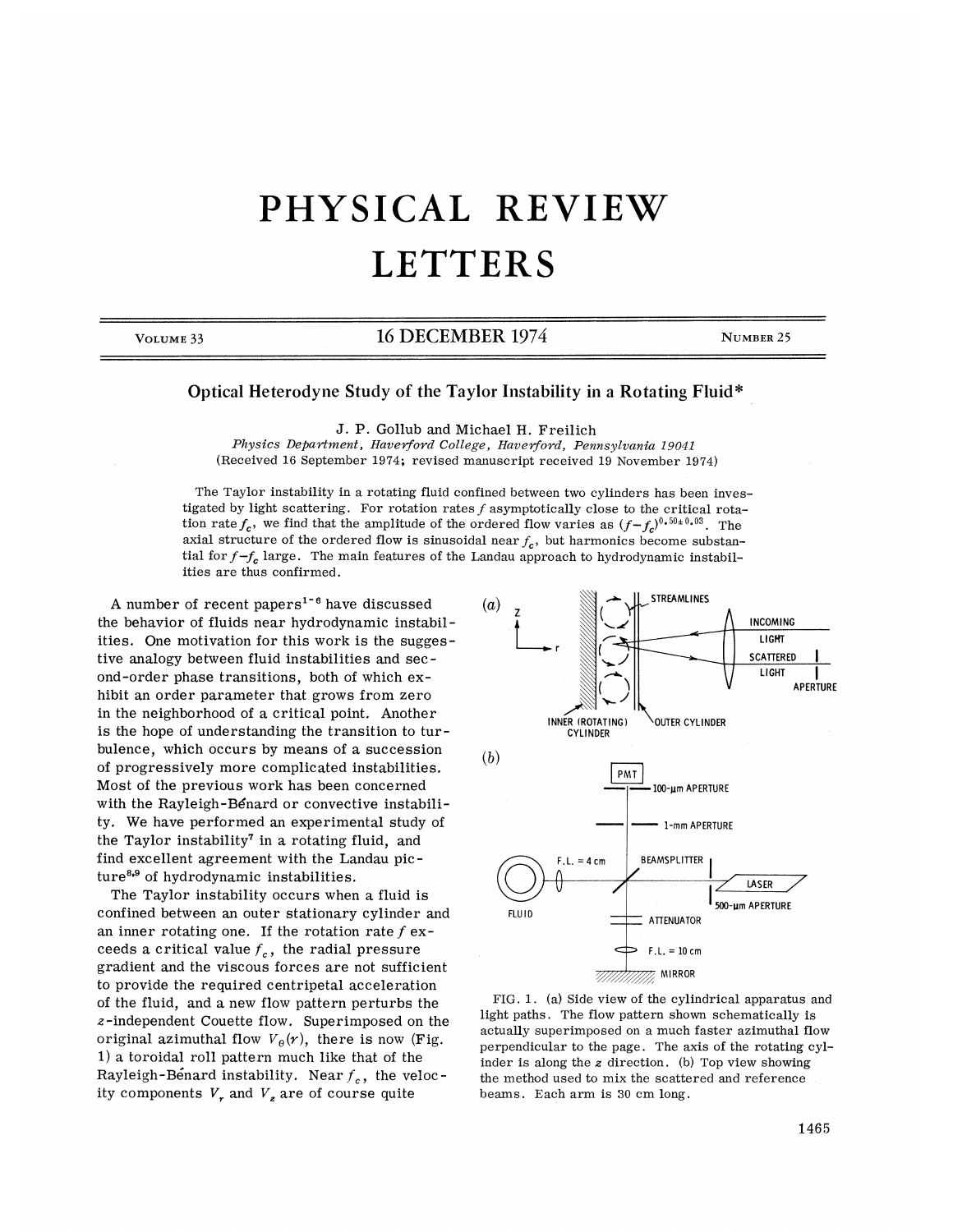small. If f is increased considerably beyond  $f_c$ , there are further instabilities in which the vortices acquire circumferential waves, and eventually a transition to a turbulent state (nonperiodic in time) occurs. The first instability is the subject of this paper.

According to the Landau theory<sup>8</sup> and subsequent work<sup>9</sup> one expects that just above  $f_c$ , the radial velocity should be of the form  $V_r = A_1(r, \epsilon) \cos(k_1 z)$ , where  $\epsilon = (f - f_c)/f_c$  and the amplitude  $A_1$  varies as  $\epsilon^{1/2}$ . Fluctuations may influence this dependence<sup>1,2</sup> for  $\epsilon$  <10<sup>-5</sup>, but this region is probably not experimentally accessible. As  $\epsilon$  is increased higher harmonics should appear as a result of the the nonlinear terms in the Navier-Stokes equations, so that

$$
V_r = \sum_{p} A_p(r, \epsilon) \cos(b k_1 z). \tag{1}
$$

The discussion above refers to the steady-state situation. The response time of the system when perturbed from equilibrium is expected to diverge as  $\epsilon \rightarrow 0+$ . The major new result of the present work is the measurement of  $A_{\rho}(\epsilon)$  for p  $= 1, 2.$ 

In order to study  $V_r(r, z, \epsilon)$  we have utilized laser light (5 mW at 5145 A) scattered at an angle of 171' from the forward direction by a dilute suspension of  $2-\mu m$  polystyrene latex spheres in water, as shown in Fig. 1. The scattered light was mixed with an unscattered but attenuated beam by use of a Michelson-like interferometer, and the power spectrum<sup>10</sup> of the photocurrent was obtained from a real-time spectrum analyzer. The power spectrum exhibits a peak approximately 200 Hz wide at a frequency in the range 0 to 10000 Hz. For our geometry the ratio of the local radial velocity to the mean frequency of the peak is  $1.94 \times 10^{-5}$  cm sec<sup>-1</sup> Hz<sup>-1</sup>. The scattering volume was experimentally determined to be about 1 mm long in the radial direction and 0.2 mm in the orthogonal directions.

The fIuid was contained between an inner black aluminum cylinder of radius 1.555 cm, and a precision-bore Pyrex tube of inner radius 2. 540 cm. The cylindrical region was 30 cm long, and was temperature controlled to within 0.03'C. Temperature control was necessary because  $f_c$  changes by 2% per degree because of the temperature dependence of the kinematic viscosity of the fluid. At 27.0°C, we found  $f_c$  to be  $0.0651 \pm 0.0002$  Hz, which is consistent with the predictions of Chanwhich is consistent with the predictions of Charles and the predictions of Charles and the set of  $\alpha$ possible because the linear stability theory has only been evaluated for special geometries in



FIG. 2. Axial variation of the radial velocity for  $(f-f_c)/f_c = 0.014$ . The solid curve includes the fundamental term and a small second-harmonic term.

which the ratio  $R_1/R_2$  of radii either is  $\frac{1}{2}$  or approaches unity. However, previous work<sup>11</sup> has established the correctness of theoretical predictions for  $f_c$  and  $k_1$ .) The rotation rate was measured electronically to an accuracy of 0.02% and was constant to within 0.04%.

The z dependence of  $V_r$  was studied halfway between the inner and outer cylinders by translating the apparatus with the optics unchanged. In Fig. 2 we present the results for  $\epsilon$  = 0.014. The maximum value of  $V_r$  is only 0.06 $V_\theta$ , so that the periodic structure is a fairly small perturbation on the azimuthal flow. As predicted for small  $\epsilon$ , the flow is nearly sinusoidal. However, there is a small second-harmonic term, which can be detected by the difference in magnitude of the positive and negative peaks. The amplitudes of the fundamental and second-harmonic terms (obtained by computer Fourier analysis) are  $A_1$ = 0.0155 cm/sec and  $A_2$  = 0.0019 cm/sec, and the solid curve shows that these two terms alone produce an excellent fit, with a fundamental wave number  $k_1 = 3.05$  cm<sup>-1</sup>. The product  $k_1R_2$  is 7.75, which can be roughly compared to Chandrasekhar's prediction<sup>7</sup>  $k_1R_2$  = 6.4 for the case  $R_1/R_2 = \frac{1}{2}$ .

As  $\epsilon$  becomes larger, the second and higher harmonies increase in importance relative to the fundamental term, because of their dependence on higher powers of  $\epsilon$ . In Fig. 3, we present  $V_r(z)$ for  $\epsilon$  = 0.465. Here the magnitude of  $V_r$  has a higher and sharper peak in the outward flowing regions than in the inward flowing ones. We find that three terms are necessary to produce a fit to within the accuracy of the experiment, and the amplitudes are  $A_1 = 0.1030 \text{ cm/sec}$ ,  $A_2 = 0.0356$ cm/sec, and  $A_3$  = 0.0072 cm/sec. The wave number  $k_1$  is 3.20 cm<sup>-1</sup>, and is independent of  $\epsilon$  over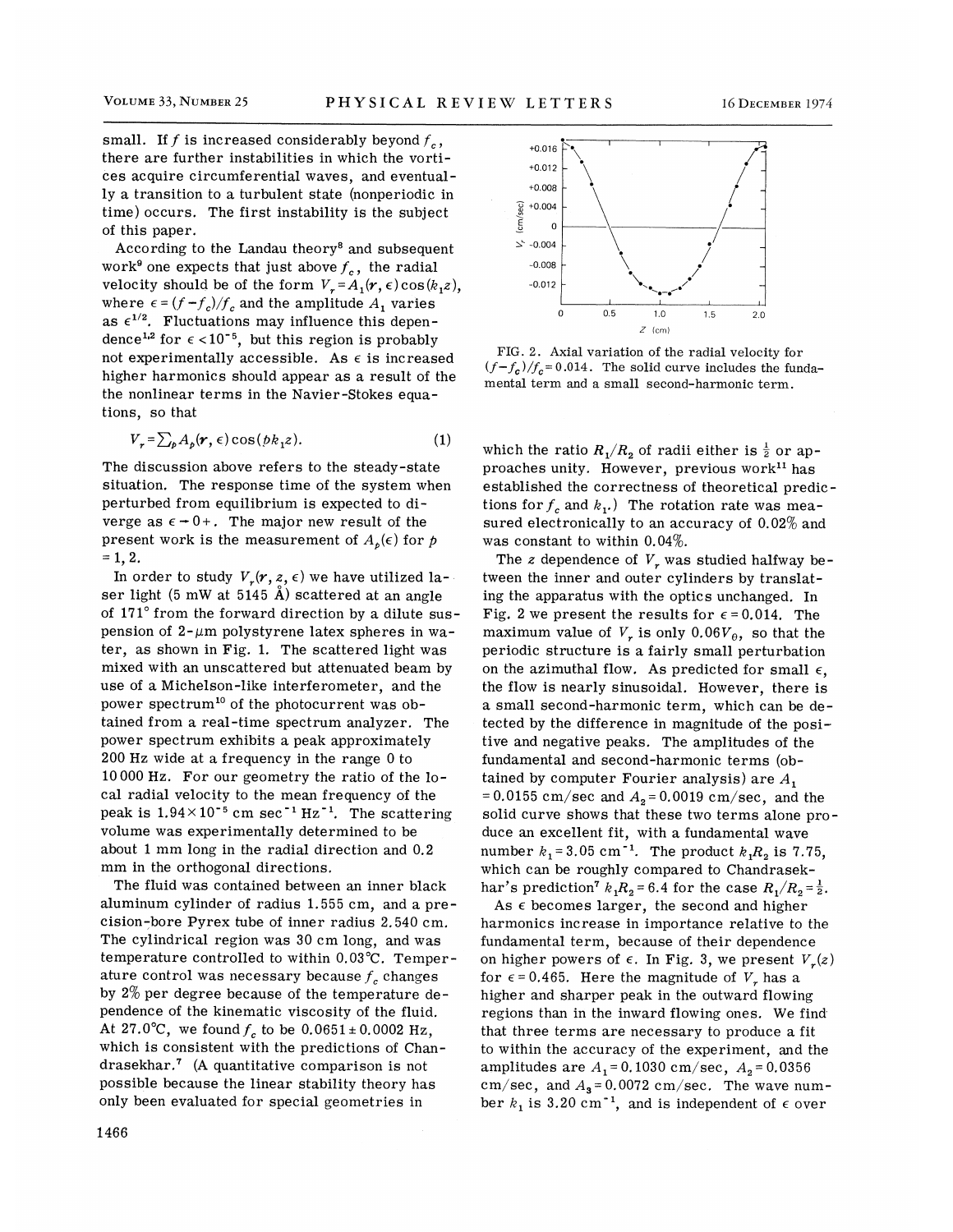

FIG. B. Axial variation of the radial velocity for  $(f-f_c)/f_c$ =0.465. The solid line includes the fundamental and the second- and third-harmonic terms.

the range  $0 < \epsilon < 0.5$  to within the precision of the measurements  $(5\%)$ . The precision is limited by small thermally induced drifts in the flow pattern near  $\epsilon$  = 0.

The dependence of the Fourier coefficients  $A_{\boldsymbol{\theta}}$ on  $\epsilon$  is shown in Fig. 4. Points marked by a cross were obtained by fixing the rotation rate, allowing the system to equilibrate (which required at least 15 min when  $\epsilon$  < 0.01), measuring  $V_r(z)$ , and then performing a complete Fourier analysis. The first two amplitudes  $A_1$  and  $A_2$  can also be obtained from a simpler procedure, in which only the magnitudes  $P_+$  and  $P_-$  of the positive and negative peaks in  $V_r(z)$  at each value of  $\epsilon$  need be measured. We utilize the combinations  $\frac{1}{2}(P_+ + P_-) = A_1 + A_3 + \dots$  and  $\frac{1}{2}(P_+ - P_-) = A_2 + A_4 + \dots$ to accomplish this. The amplitude  $A_3$  is at most  $7\%$  of  $A_1$  in the range of interest, and can be removed as a small correction by using  $A_3(\epsilon)$  as obtained from Fig. 4 and other data. Removal of  $A_4$  is unnecessary, as it was found to be negligible over the range of  $\epsilon$  studied. Points for which  $A_1$  and  $A_2$  were obtained in this manner are indicated by dots in Fig. 4. These points are consistent with those obtained by complete Fourier analysis of  $V_r(z)$ .

To test the prediction that  $A_1$  varies as  $\epsilon^{1/2}$ , a least-squares analysis was performed, in which the weighted sum of the squares of the deviations from  $D(f - f_c)^{\beta}$  was minimized with D,  $\beta$ , and (if desired)  $f_c$  as free parameters. The weighting was determined by assuming the measurement error  $\Delta A_1$  to be independent of  $\epsilon$ . We determined experimentally that  $0.0649 < f_c < 0.0653$  Hz by noting the rotation rate at which the photocurrent power spectrum no longer has a peak at  $\nu > 0$ . The uncertainty arises partly from the fact that frequency shifts of less than 200 Hz are not de-



FIG. 4. Dependence of the Fourier coefficients  $A_b$  on the rotation rate. The solid lines represent the results of least-squares analyses, with  $f_c$  = 0.0651 Hz.

tectable, and partly from what appear to be slight variations in  $f_c$  from run to run. We find that  $A_1$  $= (0.145 \pm 0.013) \epsilon^{0.50 \pm 0.03}$  cm/sec, where the uncertainties are due mainly to the uncertainty in  $f_{\gamma}$ . If we treat  $f_c$  as a free parameter, the best fit occurs when  $f_c = 0.0649$  Hz and  $\beta = 0.52$ . We conclude that the measurements are consistent with the prediction  $A_1 \sim \epsilon^{1/2}$ . The data of Berge and Dubois,<sup>4</sup> who obtained  $\beta > \frac{1}{2}$  for the convective instability, may have been influenced by the second and higher harmonics, which were not measured in their experiments.

Applying the same approach to  $A_2(\epsilon)$ , we found that  $A_2 = (0.063 \pm 0.005)\epsilon^{0.77 \pm 0.03}$  cm/sec represents the data quite well. In order to make sure that we were actually observing asymptotic behavior, we repeated the analysis after eliminating points for  $\epsilon > 0.1$ , and found the exponent to be 0.76  $\pm 0.06$ , unchanged except for a larger error. We have not considered  $A<sub>s</sub>$  in detail because the data are at present insufficient for an accurate determination of the  $\epsilon$  dependence of  $A_{\rm s}$ .

Our results confirm the Landau approach to fluid behavior asymptotically near an instability leading to a spatially periodic but time-independent flow. In particular, a single spatial Fourier component dominates near the critical point, and its amplitude grows as  $\epsilon^{1/2}$ . However, the exponent  $0.77 \pm 0.03$  of the second-harmonic term, which becomes important farther from the critical point, is not understood at the present time. Hopefully this and other experiments will stimulate theoretical work aimed at understanding the nonasymptotic region.

We acknowledge with gratitude the help of William Davidon with the statistical analysis and the